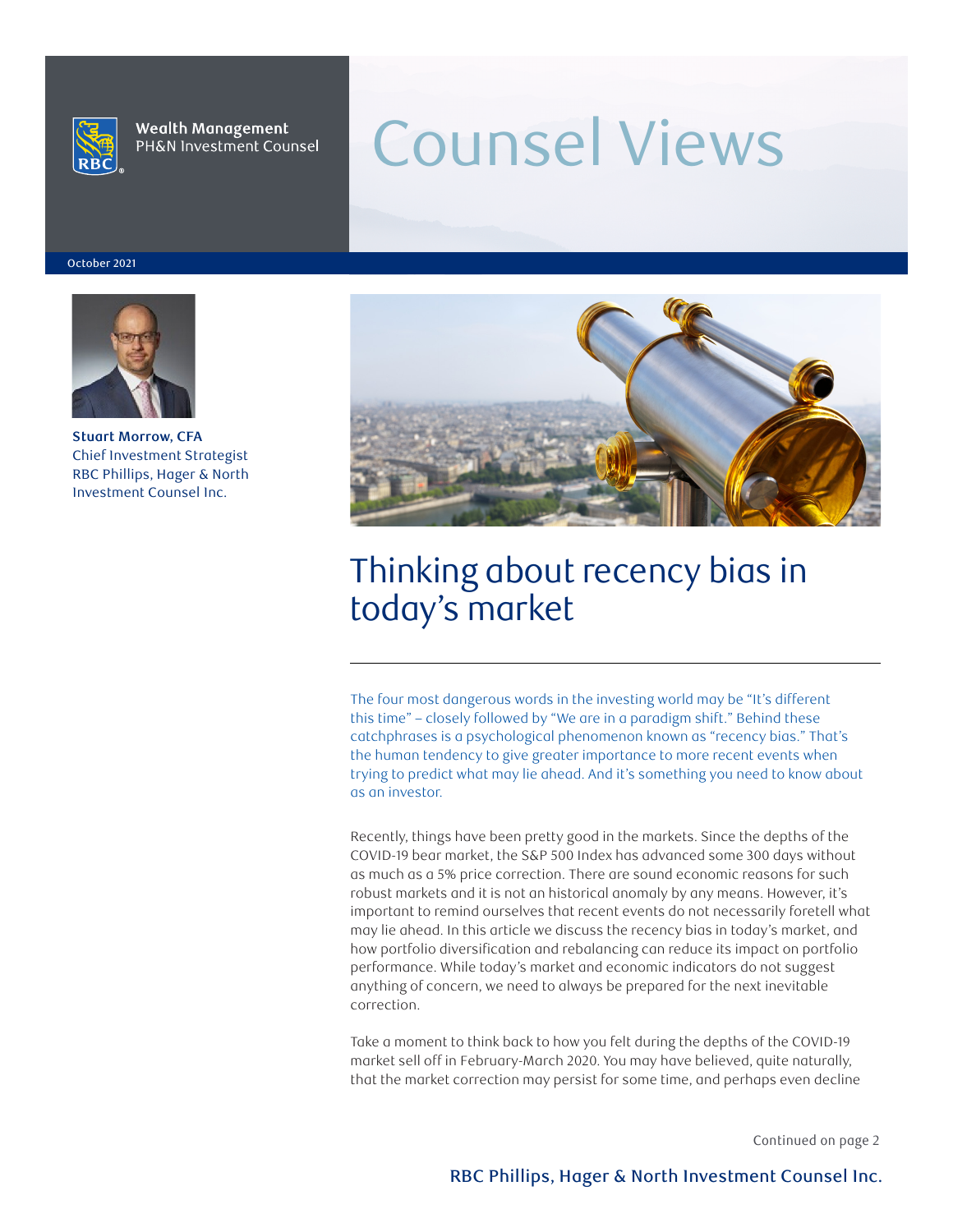beyond the -35% recorded in the S&P 500 Index. That is a good example of recency bias, and it's why the sharp recovery in stocks and bonds that started in March took so many investors by surprise. With minimal disruption to the recovery since then (see Chart 1), it's important to be aware that recency bias could be creeping back into the narrative today.

This chart looks at the S&P 500 Index and consecutive number of trading days between 5% corrections in the index from September 2019 until Sept. 15, 2021. The S&P 500 Index has now gone more than 300 consecutive trading days without a 5% correction, and 367 days without a 10% correction. While traditionally a market correction is considered a decline of 10% or more from the previous market close, 5% corrections are more common, and they can still cause some investor angst, especially when they have been less frequent. Have no doubt, the market can move higher and can persist even longer without 5% or 10% corrections. For instance, between Aug. 8, 2011 and Mar. 6, 2020, the S&P 500 Index went 2,158 trading days without a 5% correction. So today's approximately 300 trading days and counting does not seem like an anomaly by any stretch. Nevertheless, over a longer period of time, stock market corrections of 5% or more have been quite common and some have led to extended drawdown periods as well (see Charts 2 and 3 for both U.S. and Canadian stock markets).



Note: As of 09/17/2021. Source: FactSet, RBC PH&N IC.

correction.



Chart 2:  $\mathcal{S} \mathcal{S}$  500 price drawdown from previous all-time high Chart 2: S&P 500 price drawdown from previous all-time high

**Chart 3: S&P TSX price drawdown from previous all-time high**

Note: As of 09/17/2021. Dashed line represents bear market (drawdown of at least 20%). S&P 500 prices have been at least 20% off all-time highs 28.2% of the time since 09/17/1996. Source: FactSet, RBC PH&N IC.



Note: As of 09/17/2021. Dashed line represents bear market (drawdown of at least 20%). S&P TSX prices have been at least 20% off all-time highs 27.5% of the time since 09/17/1996. Source: FactSet, RBC PH&N IC.<br>.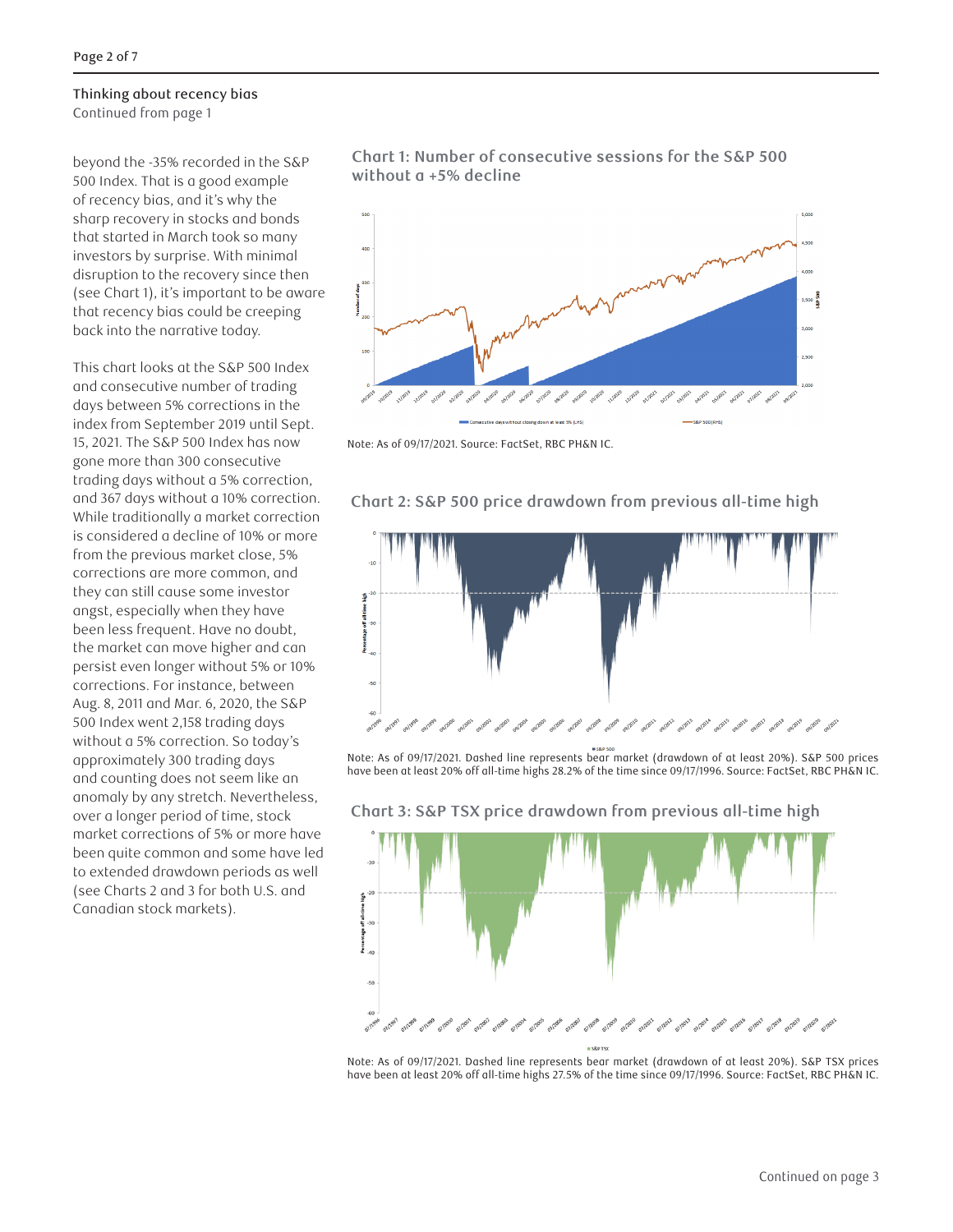None of this is meant to predict an oncoming correction or suggest that investors should try to time the market versus sticking with their long-term strategy. It's merely a reminder that markets can change direction at any time, and that corrections are quite common despite the more recent lower volatility period following the 2008 financial crisis. Investors need to be psychologically ready with a diversified portfolio that can withstand any market environment.

The case for continued strong equity market performance remains intact today. For instance, indicators related to employment, financial conditions, inflation, credit and consumer balance sheets all show positive trends. And they appear to be supported by growth expectations as vaccination rates across the world continue to climb. Relative to fixed-income markets, equity markets remain attractively positioned from an expected return perspective today considering the strong recovery from the pandemic lows of 2020, supported by lower real (after inflation) interest rates. In addition, strong corporate profits in Canada and the U.S. suggest support for continued employment and capital expenditures well into 2022 – even if corporate taxes and labour market inflation are headwinds to the outlook.

Despite these positives, there are four examples of recency bias worth highlighting.

#### **1) Growth vs. value bias**

Growth and value investing are two common, but very different, investment styles. Value investors are interested in stocks that appear to be undervalued, while growth investors tend to look for companies that offer strong earnings growth. Equity market indexes can be divided amongst growth and value stocks, as shown in Chart 4.



# **Chart 4: Relative Performance S&P 500 Growth vs. Value - 2Y Rolling Return 1) Growth vs. value bias**

pandemic lows of 2020, supported by lower real (after inflation) interest rates. In addition, strong

the indexes used in this chart. All data is time-weighted, in US dollars, before costs and taxes. Data series reflects monthly price data from Jan 1996 to Sept 2021. You cannot invest directly in an index and past performance is no indication of future performance. Sources: RBC PH&N Investment Counsel, Bloomberg. Please see disclosures for a detailed description of

strategy, justifications for either during in the equity space over the last year  $\frac{1}{2}$  years approximately, growth and value have seen fits and starts of relative performance. Going  $\frac{1}{2}$ different periods of market cycles, and which isn't visible in the chart given we the long-term merits of both strategies are looking at two-year return p could be the subject of an entire series which is in the chart which is visible in the chart which is not visible in the chart  $\alpha$ of articles. So we won't debate growth different periods of market cycles, and versus value in this article. Instead, we include the chart here which compares the two-year holding period returns for the S&P 500 Growth Index, relative to the two-year holding period returns for the S&P Value Index. What stands out most from this chart is that over the last 25 years approximately, growth and value have seen fits and starts of relative performance. Going back further in time would likely show more of a value dominance versus growth, for many reasons of which the inflation/ interest rate environment is one. The value rotation had been the main

Growth versus value as an investment manifestation of the inflation trade manifestation of the inflation trade in the equity space over the last year are looking at two-year return periods.

> Recency bias may lead us down the road to assume that since growth investing has been outperforming value investing for some time now, at least based on the chart here, that we should continue to ignore any value approach in portfolio construction. Without any definitive means to accurately predict the timing of when one style like growth or value will do better than the other, proper portfolio construction techniques suggest exposure to each style according to your individual risk tolerance.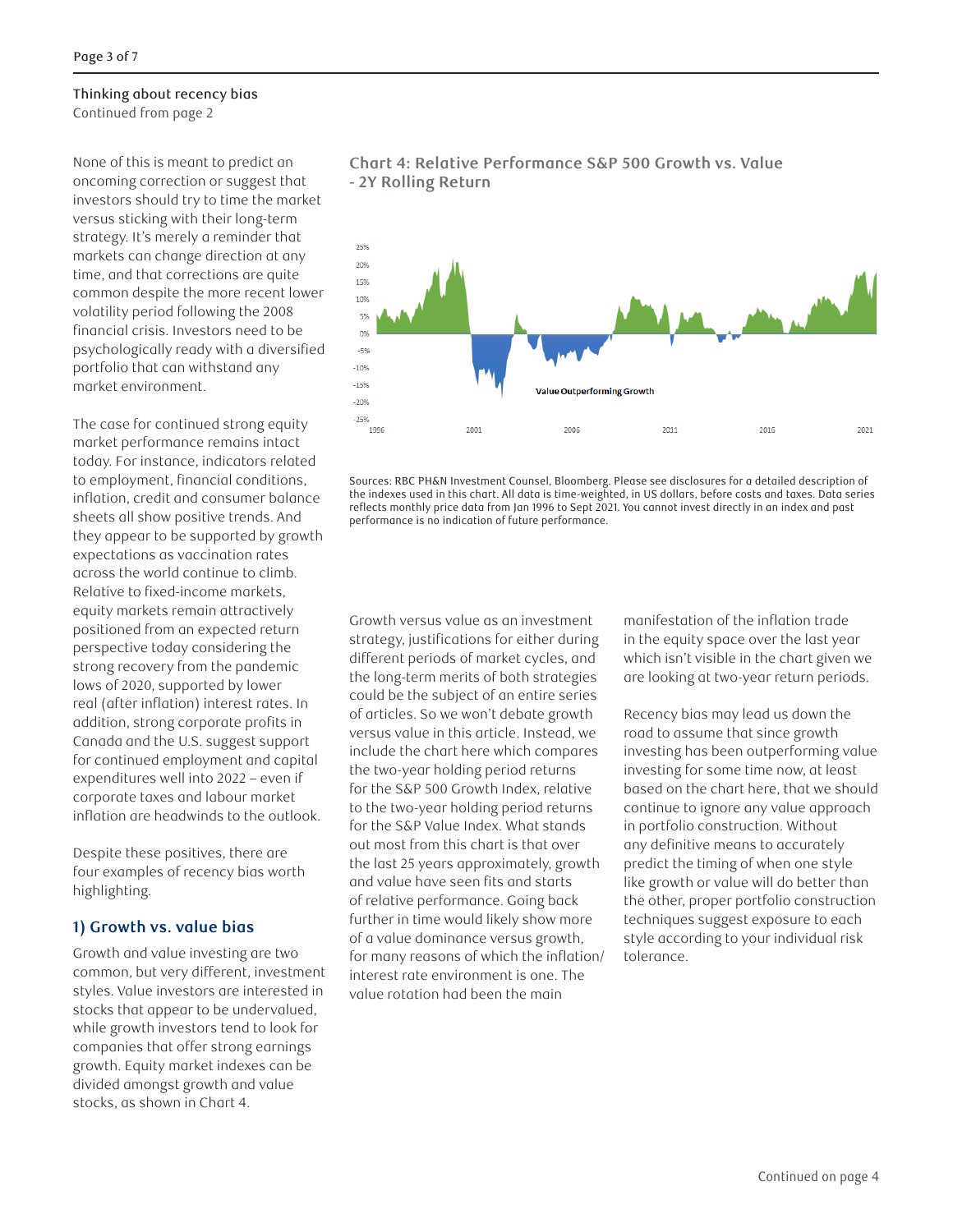#### Thinking about recency bias approach in portfolio construction. While the means to accurate means to accurate timing of when one style like growth or value will do better than the other, proper portfolio construction

Continued from page 3

#### **Chart 5: Relative Performance S&P 500 vs. Small Cap 600 Index 2) Large-cap vs. small-cap bias - 2Y Rolling Return**



Sources: RBC PH&N Investment Counsel, Bloomberg. Please see disclosures for a detailed description of reflects monthly price data from Jan 1996 to Sept 2021. You cannot invest directly in an index and past performance is no indication of future performance. the indexes used in this chart. All data is time-weighted, in US dollars, before costs and taxes. Data series

#### 2) Large-cap vs. small-cap bias 2) Large-cap vs. small-cap bias services spending post-COVID, and are

A second example of recency bias some investors may have is towards and the cap stocking that are very stock as the companies that are very sta larger cap exposure relative to smaller cap exposure. The term "cap" refers to market capitalization and is calculated by multiplying the price of a stock by **weill** its number of shares outstanding. It is considered a measure of relative size and small-cap investments in valuations is an of a company. Large-cap stocks are Similar to to generally those with a total market while small-cap stocks are generally while suggests that since cup billion. ed the industry matrix is consider the Relative company valuations between  $\epsilon$  and  $\epsilon$  are  $\epsilon$  are  $\epsilon$  are  $\epsilon$  are  $\epsilon$  and small caps investments  $\epsilon$  and  $\epsilon$  are  $\epsilon$  and  $\epsilon$  and  $\epsilon$  and  $\epsilon$  are  $\epsilon$  and  $\epsilon$  and  $\epsilon$  and  $\epsilon$  are  $\epsilon$  and  $\epsilon$  and  $\epsilon$  and  $\epsilon$  and  $\epsilon$  are  $\epsilon$  and  $\frac{1}{2}$  cop exposure. The term cup refers to  $\frac{1}{2}$  is an additional consideration for market capitalization and is calculated<br>by multiplying the price of a stock by an investors, which today would favour

Large-cap stocks are generally considered less risky as they tend to be companies that are very stable and dominate their industry. Small-cap stocks are generally considered to be riskier but can be more profitable. Many small caps are young companies with significant growth potential but also a higher risk of failure, relatively speaking. In the U.S. equity market, small-cap stocks can offer investors additional exposure to the recovery in

considered relative beneficiaries of an infrastructure spending trend as well. small caps.

capitalization of at least \$10 billion, which is approximate given no body cap and small-cap those companies with less than \$2 companies is appropriate given nobody Similar to the previous growth versus value discussion, a properly generully those with a total market<br>conitalization of at logal \$10 billion diversified portfolio with exposure to both large-cap and small-cap companies is appropriate given nobody can consistency predict the timing and magnitude of any one of these doing better than the other. While Chart 5 suggests the degree of more recent large-cap outperformance has narrowed, we cannot accurately predict whether that trend continues, or changes direction. Individual investor preferences and risk tolerance need to be considered when deciding on the allocation to each style.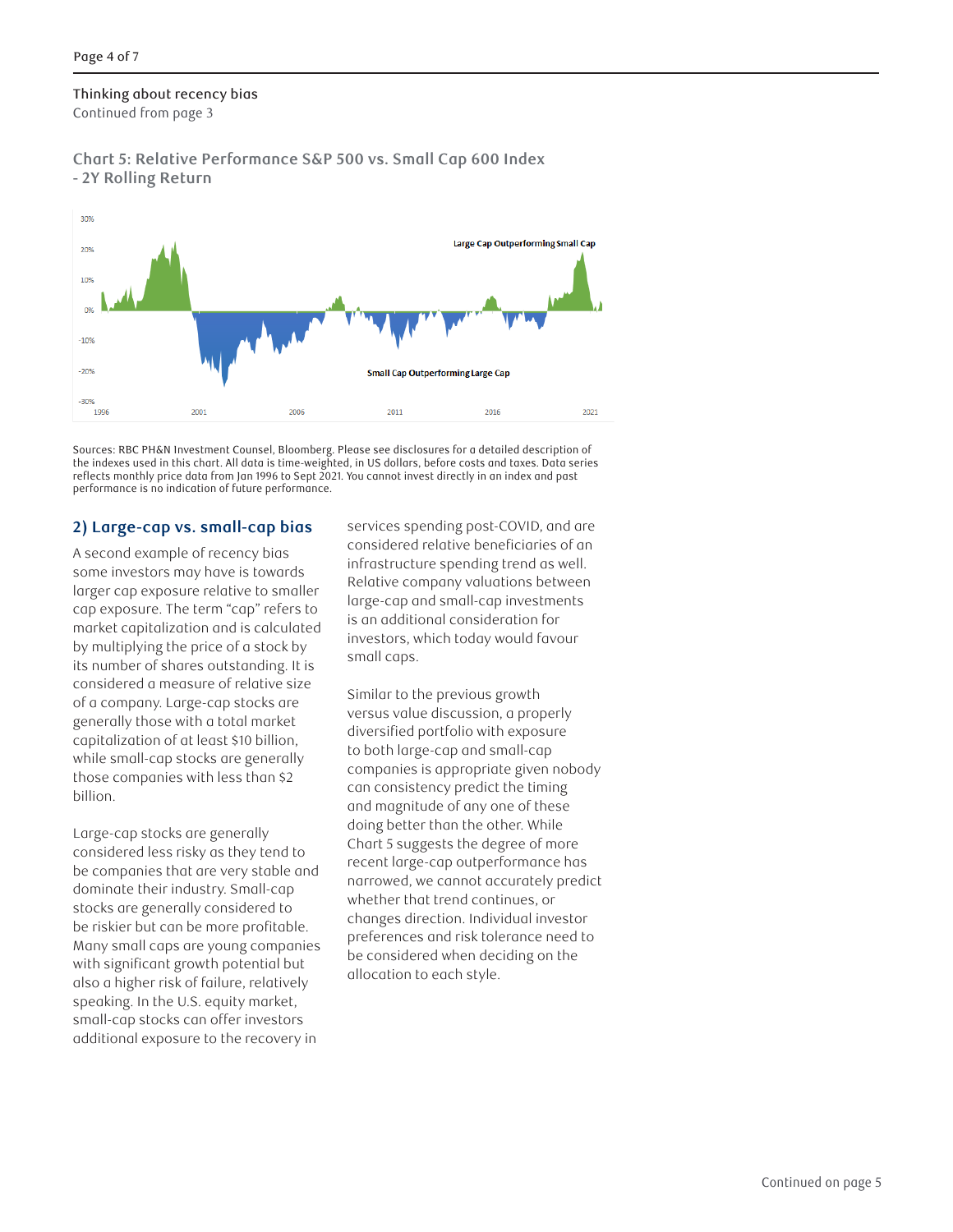# **3)** U.S. vs. the rest of the world bias

Stock performance in the U.S. market has outpaced the rest of world for the last five years as shown in Chart 6. A relatively higher weight in the strong performing technology, communication and consumer sectors in the S&P 500 Index versus the **3) U.S. vs. the rest of the world bias** MSCI World ex-US Index is one reason why.  $\mathcal{S}$  market has outpaced the U.S. market has outpaced the rest of world for the last five years as shown in

Chart 6: MSCI World ex-U.S. relative performance to the S&P 500 index



Sources: RBC PH&N Investment Counsel, Bloomberg. Please see disclosures for a detailed description of the indexes used in this chart. All data is time-weighted, in U.S. dollars, before costs and taxes. Data series reflects monthly price data from July 2016 to August 2021. You cannot invest directly in an index and past performance is no indication of future performance.

It's important to note that this period of relative performance may change direction at some point as shown in Chart 7 which looks at relative five-year returns between the U.S. equity market and the rest of world from January 1975 to<br>. in the future. But that's exactly the reason for diversification, isn't it? We build diversified portfolios September 2021.

It's difficult to say for certain what may change the direction of U.S. equities versus the rest of the world in the future. But that's exactly the reason for diversification, isn't it? We build diversified portfolios because nobody can persistently predict the future over time.

**Chart 7: Relative 5-year annualized return, % S&P 500 Index vs. MSCI World ex-U.S.**



Sources: RBC PH&N Investment Counsel. Bloomberg. Data is price returns, time-weighted, in US dollars, before transaction costs and taxes. Data series is Jan 1975 to September 2021. Past performance does before transaction costs and taxes. Data series is Jan 1975 to September 2021. Past performance does **4) Low volatility bias** description of indexes referenced. not indicate future performance, and you cannot invest in an index. Please see disclosures for a full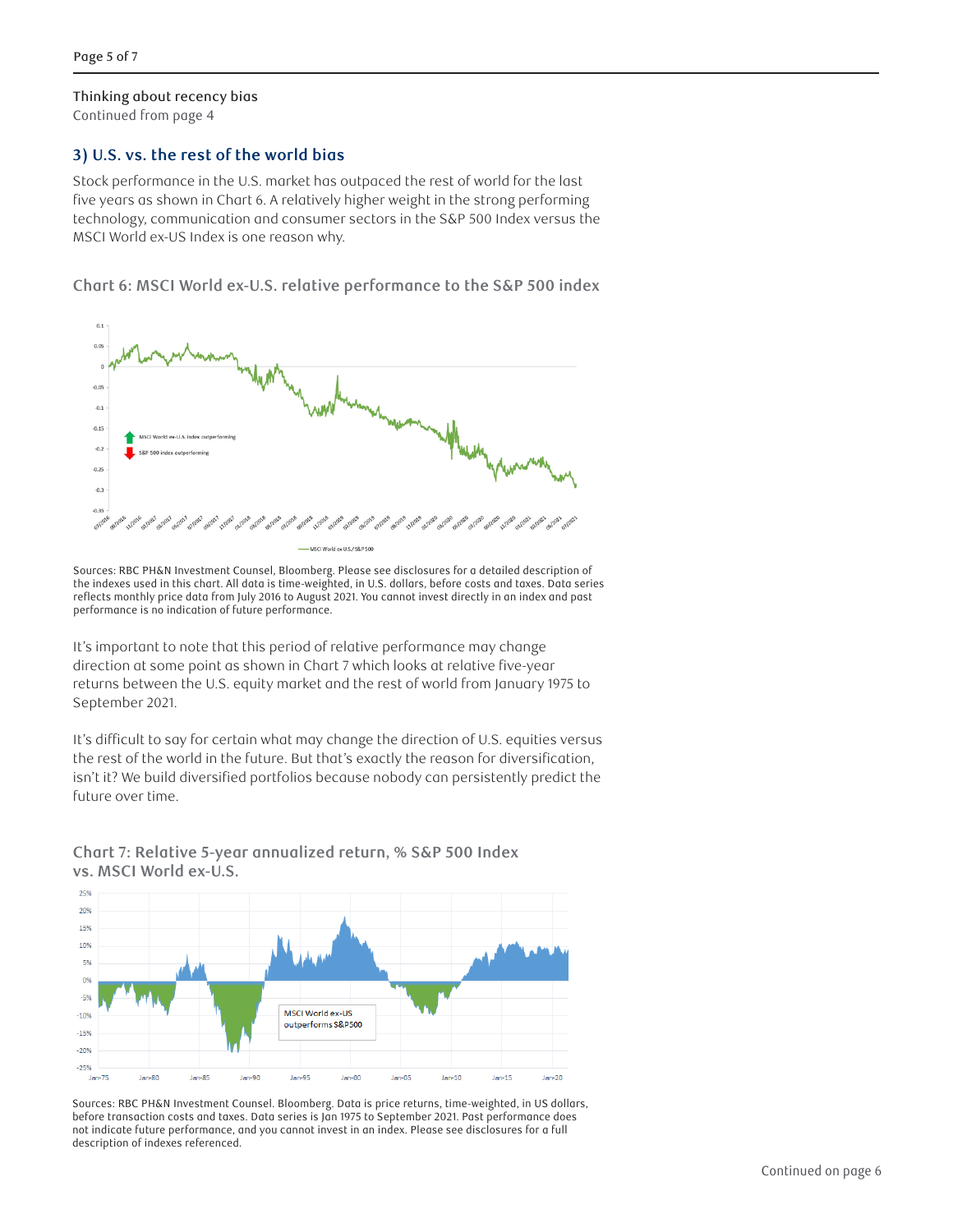## Thinking about recency bias

Continued from page 5

### 4) Low volatility bias and the state of the state of the state of the state of the state of the state of the s

Following heightened price volatility during the brief depths of the COVID crisis of 2020 (see Chart 8), volatility has for the most part been somewhat subdued. The Cboe Volatility Index (VIX) shown in the chart is a real-time index that represents the market's expectations for the relative strength of near-term price changes of the market's expectations for the relative strength of hear term price enanges of the S&P 500 index. Because it is derived from the prices of SPX index options with near-term expiration dates, it generates a 30-day forward projection of volatility. Volatility, or how fast prices change, is often seen as a way to gauge market sentiment, and in particular the degree of fear among market participants. The prices change in the VIX (%) the higher the implied forward volatility, and vice versa.  $\alpha$  sar subdimeration secure it is defined from the prices of SPX index options with ing net the vix ( $\omega$ ) the higher the implied forward volatility, and vice versa.

**Chart 8: VIX: CBOE Volatility Index** 



Source: RBC PH&N Investment Counsel, Bloomberg, Factset. Please see disclosures details on the VIX index. Data series is from September 2001 to September 2021.

Looking at the historical VIX index, we can see two distinct periods of heightened volatility (2008 and 2020), along with several other periods (2010, 2011, 2015, 2017, 2018) which were not as damaging to equity returns in the given period, but they all negatively impacted investor sentiment. There are many reasons for the dampened or low volatility over time: stable geopolitical environments, low real interest rates, investors underexposed to stocks with too much cash forcing them to buy market pullbacks at any time, central bank monetary policy/communication of policy, demographics, etc. It's important to note that a low VIX index measure may not necessarily mean investors are completely complacent either.

Nobody can accurately and persistently predict the next stage of volatility to come, which is another case for diversification to avoid recency bias and complacency in your portfolio.

The recovery from the COVID-19 bear market has been remarkable, and for good reason. However, we caution investors that as expectations change, so too could the direction of the stock and bond markets over time. It's never really "different this time" despite what some of the pundits might tell you. So instead of exposing your portfolio to the downside risks of recency bias outlined in this article, ensure your portfolio reflects an optimal level of diversification that is tailored to your unique circumstances and risk tolerance. Also, ensuring you are following a disciplined portfolio rebalancing process is critical to reducing recency bias in your portfolio.

If you have any questions about this article, please reach out to your Investment Counsellor at any time.